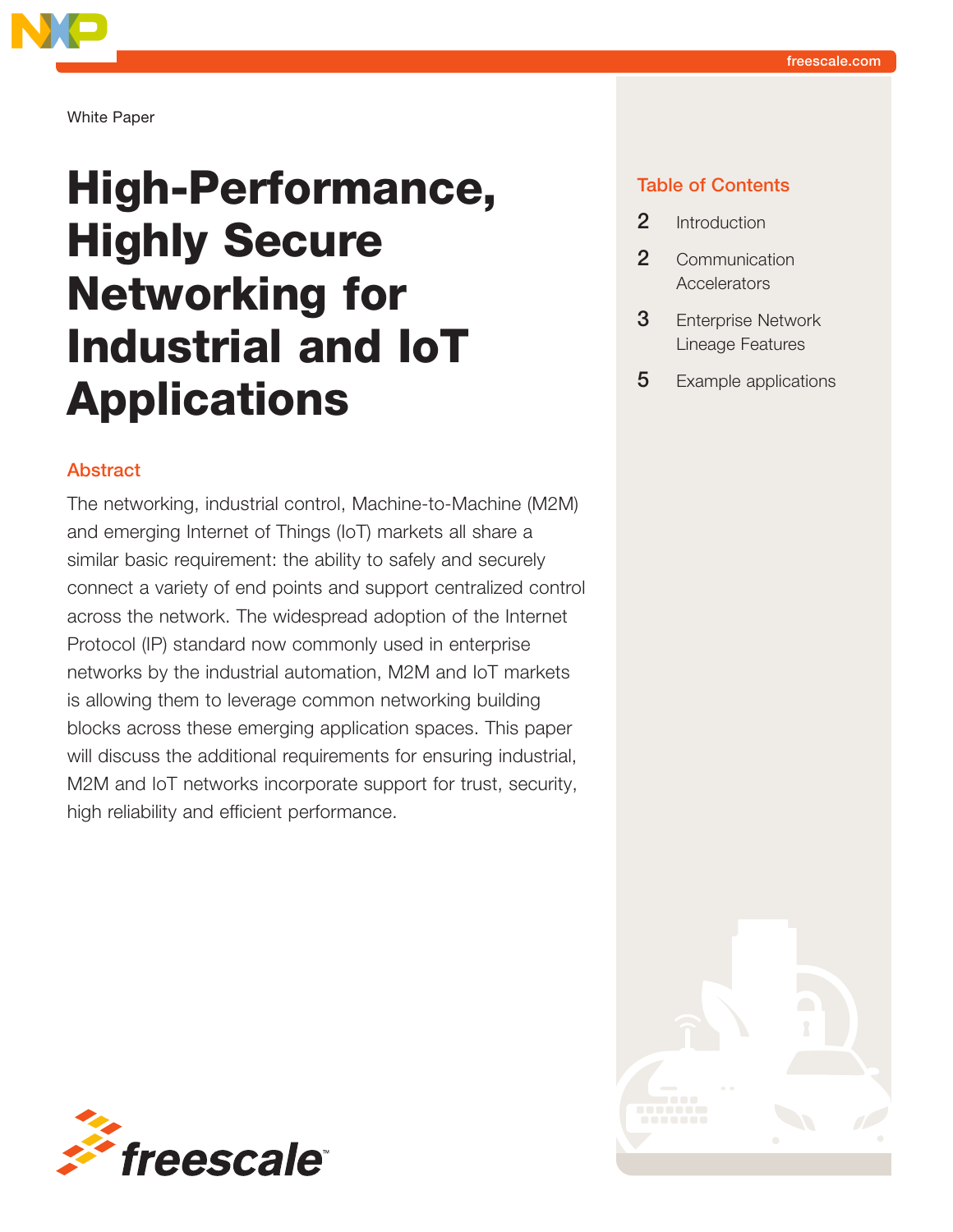## Introduction

The networking, industrial control, machine-to-machine (M2M) and emerging Internet of Things (IoT) markets all share a similar basic requirement: the ability to connect a variety of end points together and support centralized control of the network. The widespread adoption of the Internet Protocol (IP) standard enables industrial automation, M2M and IoT applications to leverage common network connectivity building blocks.

The adoption of Ethernet to enable connectivity between machines on the factory floor has been growing steadily as manufacturers seek greater visibility to data, improved productivity and the ability to remotely manage their industrial operations. Enhancing the visibility and management of networked factory devices, which enables streamlining of their associated functions, depends on the ability to ensure the data carried across the factory network remains secure.

Freescale continues to lead the industry in this trend as one of the top suppliers of networking processors used in control and data plane applications for more than 20 years. Whether the design involves networking infrastructure, industrial control networks (gateways or PLCs) or factory floor equipment, some essential requirements must be satisfied: deliver exceptional reliability, data security, efficient packet processing and enhanced connectivity support.

Freescale first established itself as the industry leader for networking solutions by supporting these requirements with its communication processors based on Power Architecture® technology. Building on this expertise and record of innovation achieved over the past twenty years, Freescale announced the first QorIQ networking processor family based on the ARM® ISA. The innovative QorIQ LS1021A processor is equipped with dual high-efficiency ARM Cortex®-A7 cores with ECC-protected L1 and L2 caches to ensure maximum reliability and support operating speeds up to 1 GHz. The dual ARM cores are complimented by the highest level of integration ever offered in a sub-3 W microprocessor. High-performance networking interfaces include Gigabit Ethernet, PCI Express® 2.0, SATA 3.0 and USB 3.0. The LS1021A processor also features support for legacy serial interfaces, including TDM, HDLC, UART, I 2 C, SPI, CAN and PWM/Quadric decoding. In addition to the wide variety of communication interfaces, the processor offers support for SDHC, I<sup>2</sup>S, and an integrated LCD controller.

#### Communication Accelerators

In process automation and manufacturing control applications, the network must be always available, highly reliable and secure. At the same time, network processors need to provide intelligent features that allow companies to take advantage of the flow of information available today within their networks.

To deliver maximum reliability and bullet-proof security, Freescale network processors integrate industry-leading network acceleration and protection technologies. Among these technologies is the programmable micro QUICC Engine that supports Field Bus and RS485 protocols such as PROFIBUS (both master and slave), as well as legacy HDLC and TDM communication protocols.

Supporting Ethernet connectivity, each of the virtualized, enhanced triple speed Ethernet controllers (VeTSEC) support IEEE® 1588 time stamping on both ingress and egress, along with timer and pulse implementation in hardware. The hardware also supports software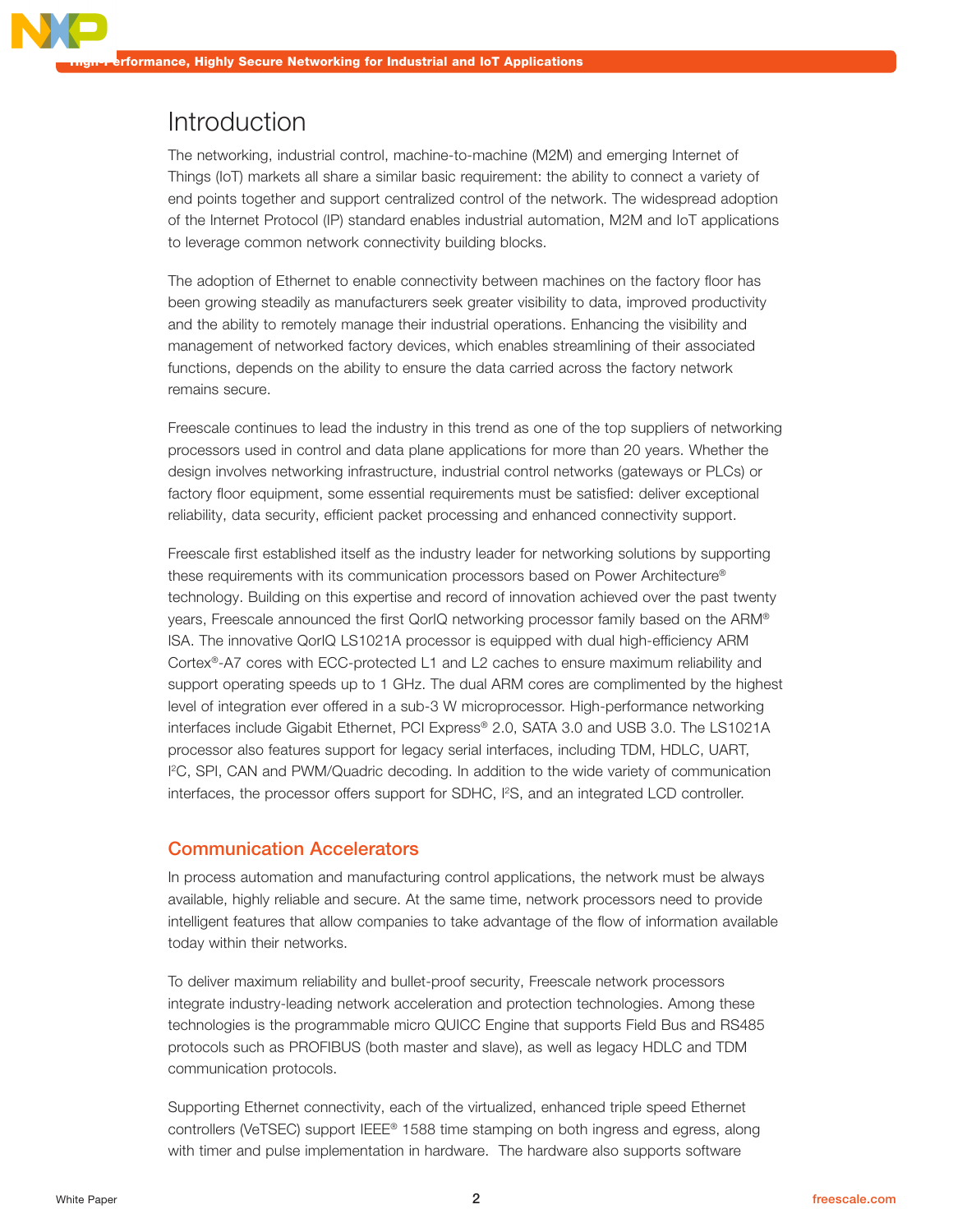managed queues, which when combined with the ingress parsing up to ISO layer 4 and hardware prioritization on egress, allows for simple effective queuing to be implemented.

These proven Ethernet controllers are common to other Freescale processors used in industrial applications and are supported by a wide variety of mature software drivers, including software stacks for Industrial Ethernet (EtherCAT® Master), PROFINET® (RT), EtherNet/IP™ and PRP.



#### Enterprise Network Lineage Features

The QorIQ LS1021A processor was designed from the ground up to meet the needs of demanding and rugged networked applications. This is achieved by incorporating error detection and correction (ECC) technology on all memories, including Layer 1 and 2 caches, as well as SRAM and external DDR memory for maximum reliability, as well as watchdog timers. Complimenting the reliability enabled by ECC-protected memories is a high-performance security engine that supports a full array of data protection mechanisms, including secure boot, trust architecture, ARM TrustZone® and manufacturing protection, which together enable the maximum in trusted node capability.

These features are essential in IoT applications where many edge of network devices and sensors will be capturing and transmitting user-specific data between nodes. Since this data can be directly related or linked to an individual user, it is essential that the data be encrypted. This is increasingly being regulated and monitored by legislation which extends to the specification of encryption standards and protocols to be used. The inevitable result will be a requirement that communication processors used in M2M or IoT applications must have the capability of performing cryptographic operations, such as hashing, signing and encrypting data, as well as a secure key storage unit in order to meet regulatory requirements.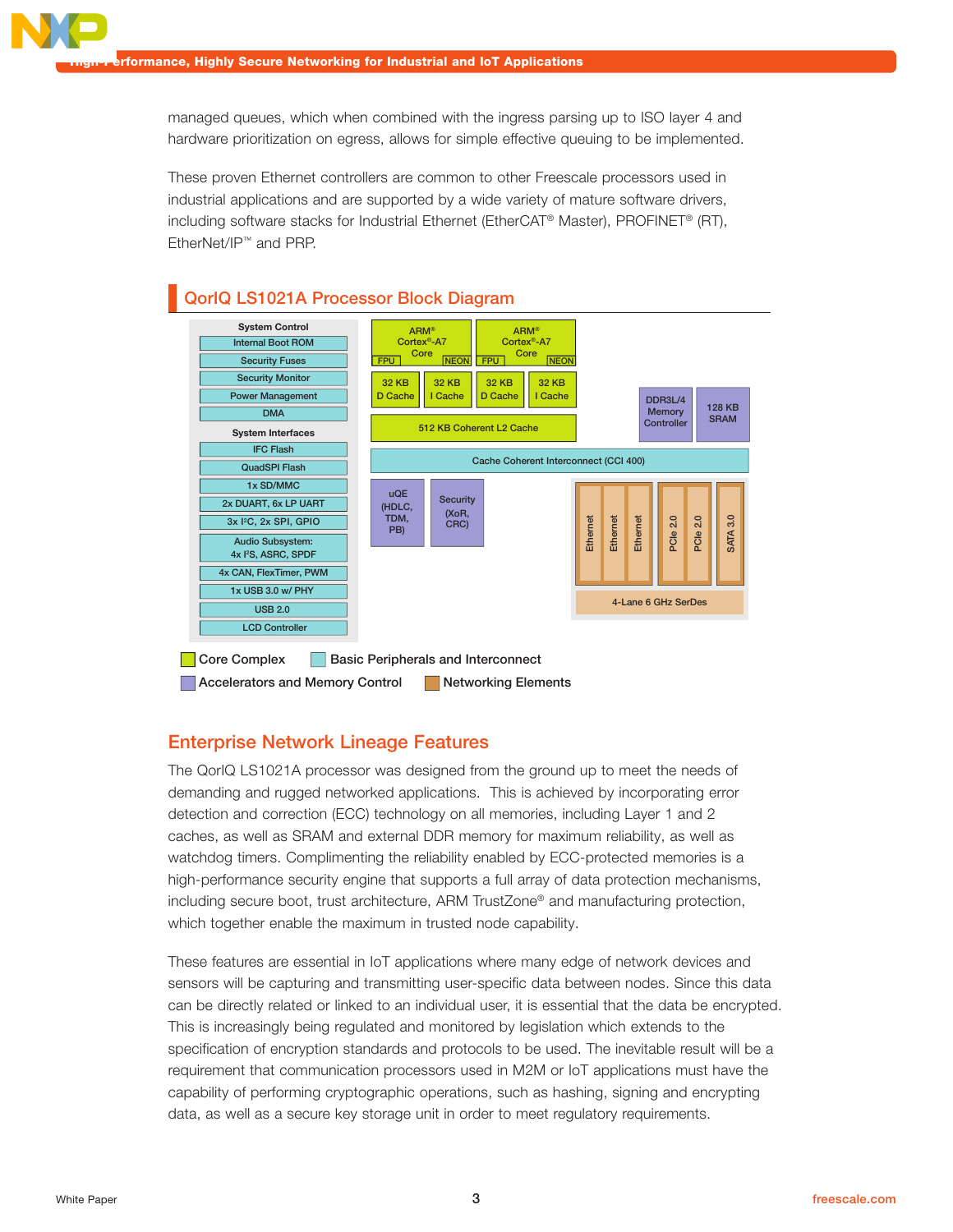Industrial communication links must also be secure, not just from data snooping but also from unauthorized control which could result in such costly events as taking down a production line.

However, even if the data transmitted between the network communication links is encrypted, the physical device may still be vulnerable to attack via an unauthorized modification of the program software. Therefore, a device must not only provide secure communication, but be able to operate as a trusted node. A trusted node is a device that the user can fully rely on to not only protect data, but to ensure it only executes authentic software created for it by the user.

In the real world trust is typically conferred, and this concept extends in similar fashion to the digital world. If you get information (data or a command) from a trusted source, you can assume that it is reliable, valid information. Booting up a trusted device requires a "root of trust," which can be an external (typically expensive) device, such as an FPGA or ASIC, or it can be integrated in the SoC (system-on-chip) itself, as it is in the QorIQ LS1 product family. In the case of the LS1021A processor, authentication is performed within a preboot loader that is contained completely in internal ROM. This implementation provides a one-time user programmable authentication KEY to be used with the preboot loader, creating the trust needed to prevent unauthorized code/users from manipulating the system. The trusted node feature is enabled by writing the authentication KEYs and an enable bit, which are one-time user programmable fuses. Once the Trust mode is enabled, external boot code image(s) (e.g., boot loader, OS kernels or even bare metal code) will only be executed after it has been decrypted and authenticated by the preboot loader KEYs. This code then becomes the next source of trust. Included in the decrypted/authenticated code can be data-like KEYs that can be used in the trusted communication links. Support for a primary and alternate (secondary) signed code images to provide additional reliability.

The external code image is encrypted using the same KEY(s) blown into KEY area on the QorIQ LS1021A processor by the user's development team with the tool chain provided to program the device. Hence, the code image is known to be secure when it leaves the development group.

Once the code image is authenticated by the device, the device operates in the "secure" state. To maintain the secure operation state, additional security features are available to detect and prevent unauthorized tampering or manipulation of the code/data in external memory.

The secure debug controller manages access to the system through the JTAG interface, which can be closed down unconditionally or be opened in various access modes upon passing a challenge/response sequence.

The Run-Time integrity checker supports periodic checks of predefined memory regions for modification (by harmful or defective code) by continuously calculating and comparing hashes of these memory regions.

An external tamper detection pin can be used to detect physical attacks to the device.

Finally, ARM TrustZone supports the division of the system into secure and nonsecure zones and controls access privileges between those zones.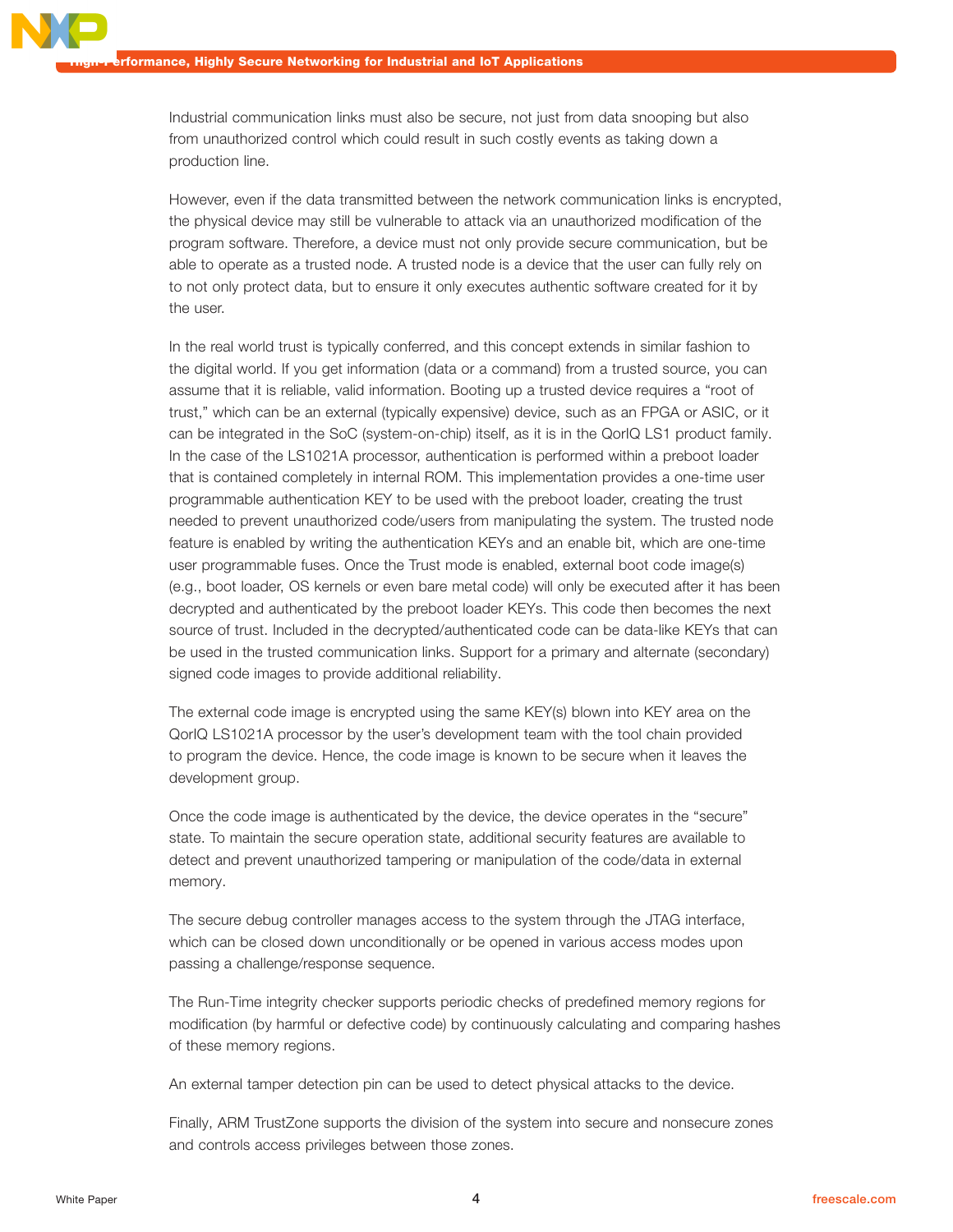All security failures are collected and their severity evaluated by the security monitor that is part of the secure nonvolatile storage unit, which then executes the respective actions. This could be the automatic deletion of sensitive information, such as KEYs, and to notify the operating system of such a violation.

The second block related to security is the cryptographic engine block, which covers acceleration of the security and encryption algorithms to be implemented. Note, this is used by the preboot loader to accelerate the decryption/authentication boot process. This block provides hardware acceleration for the algorithms associated with IPSec, SSL/TLS, WiMAX and various other standards; many of them with single-pass processing involved whenever data in the IoT has to be exchanged and transported out of the device. It is a modular and scalable security core that is optimized to process all it can, and even perform multi-algorithmic operations (e.g., 3DESHMAC-SHA-1) in a single pass of data. Some of the algorithms implemented in hardware are XOR, DES, AES and a NIST-certified random number generator.

#### **Summary**

To enable high performance, highly secure network connectivity for industrial control, M2M and IoT applications, some essential requirements must be satisfied: exceptional reliability, ensure data is secure, deliver efficient packet processing, and enhanced connectivity support. The QorIQ LS1021A processor has been engineered to meet these requirements, delivering exceptional performance efficiency together with an optimized mix of connectivity and security features.

#### Example applications

Following are a collection of example use cases for industrial and IoT applications that can be supported based on the feature set of the QorIQ S1021A processor.



### Programmable Logic Controller (PLC): QorIQ LS1021A Processor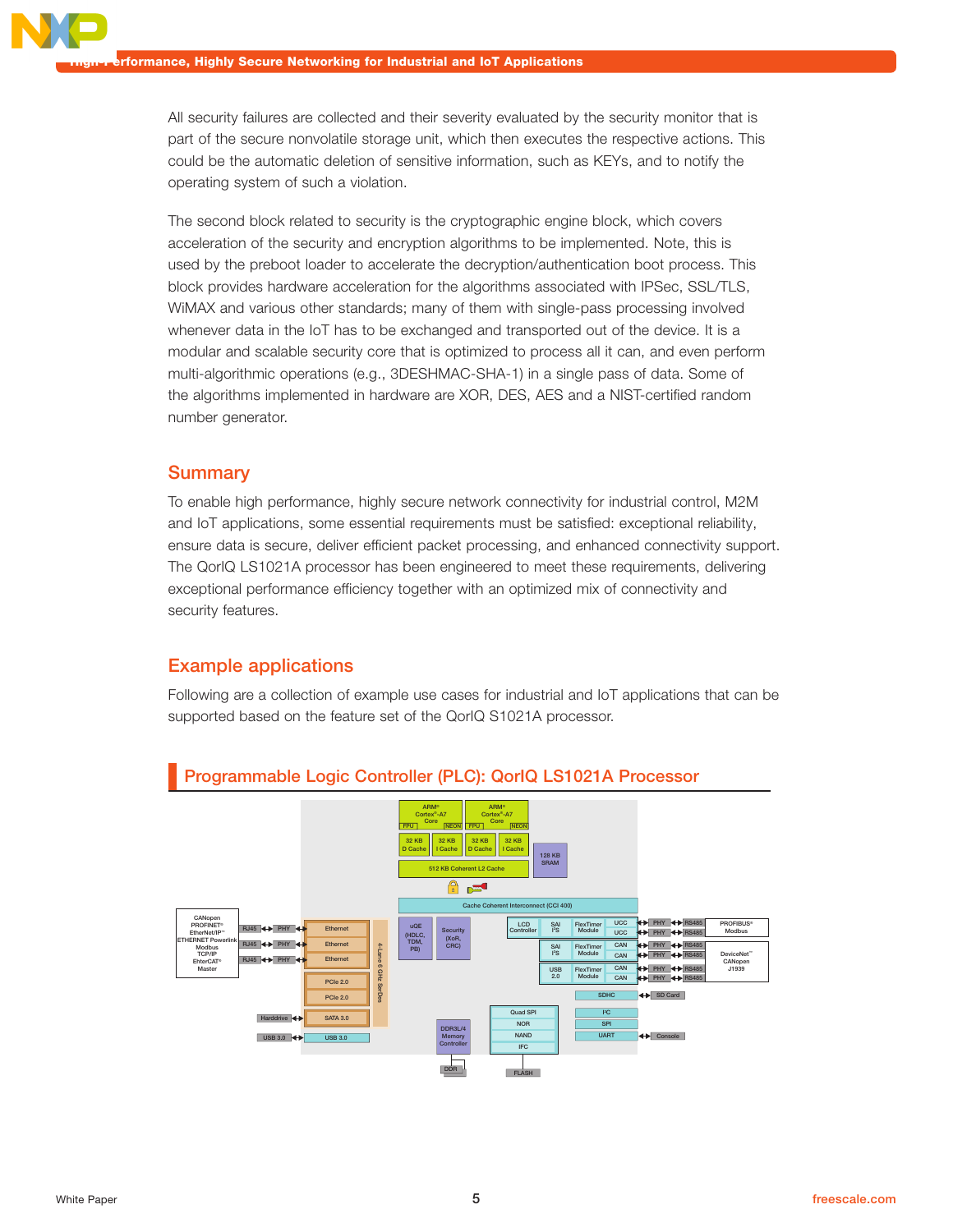## Wireless Gateway (Trusted Node): QorIQ LS1021A Processor



## Network Attached Encrypted Storage: QorIQ LS1021A Processor